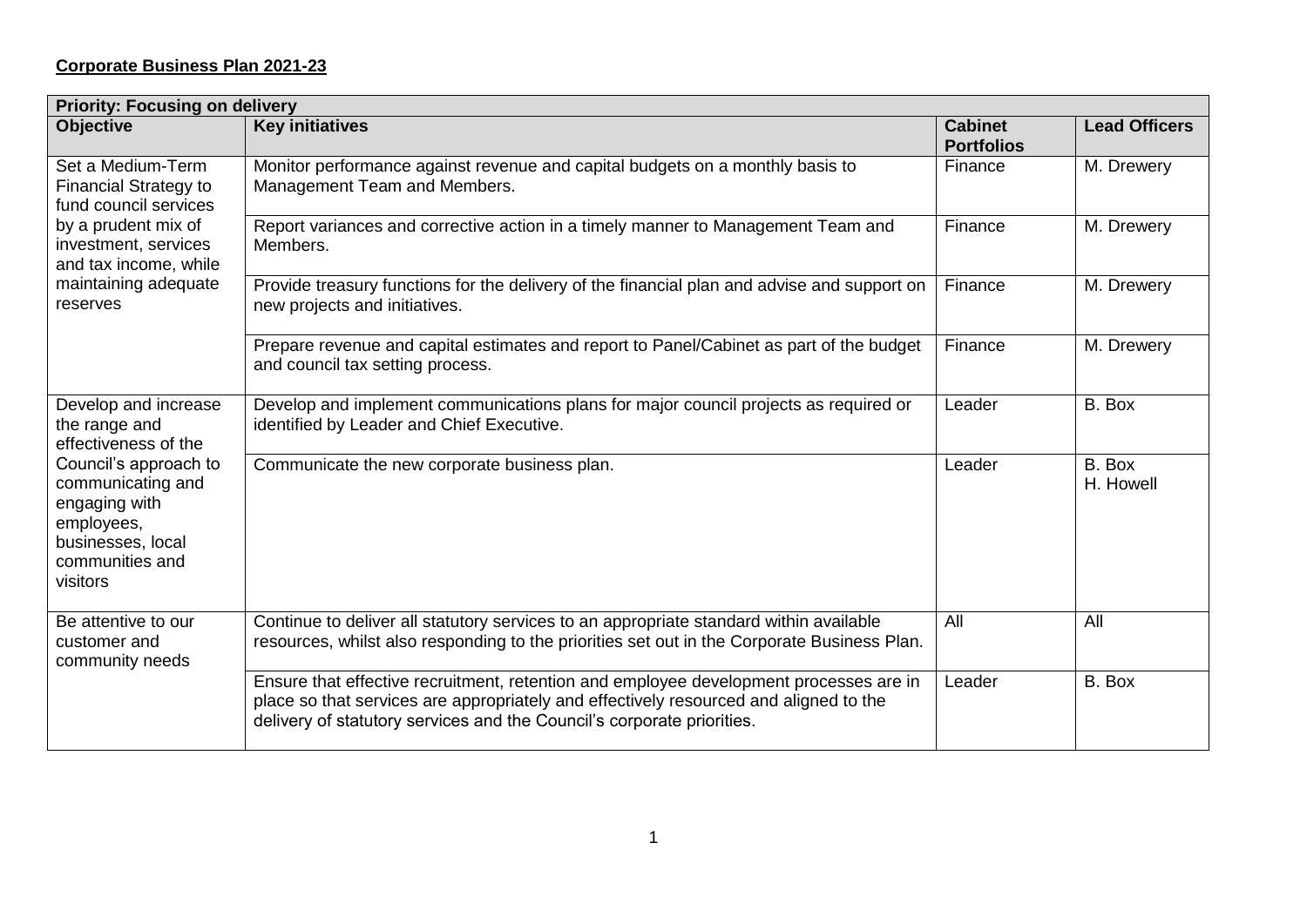| Priority: Delivering growth in the economy and with local housing    |                                                                                                                                                                                                                                                             |                                                                                                        |                     |
|----------------------------------------------------------------------|-------------------------------------------------------------------------------------------------------------------------------------------------------------------------------------------------------------------------------------------------------------|--------------------------------------------------------------------------------------------------------|---------------------|
| <b>Objective</b>                                                     | <b>Key initiatives</b>                                                                                                                                                                                                                                      | <b>Cabinet Portfolio</b>                                                                               | <b>Lead Officer</b> |
| Develop our town<br>centres and the rural<br>offering; recognised as | Implement the Town Investment Plan.                                                                                                                                                                                                                         | Deputy Leader and Cabinet Member for<br>Business, Culture and Heritage                                 | D. Hall             |
| great places to live,<br>visit and invest into                       | Develop a business case for projects / programmes that were<br>part of the Heads of Terms agreement from MHCLG.                                                                                                                                             | Development and Regeneration<br>Deputy Leader and Cabinet Member for<br>Business, Culture and Heritage | D. Hall             |
|                                                                      | Develop further the West Norfolk Holiday guide in the context of<br>the on-going changes to accessing information digitally.                                                                                                                                | Deputy Leader and Cabinet Member for<br>Business, Culture and Heritage                                 | D. Hall             |
|                                                                      | Deliver the Council's directly managed commercial and<br>housebuilding programmes.                                                                                                                                                                          | Deputy Leader and Cabinet Member for<br>Business, Culture and Heritage                                 | D. Ousby            |
|                                                                      |                                                                                                                                                                                                                                                             | Development and Regeneration                                                                           |                     |
|                                                                      | Develop and manage the portfolio of PRS properties managed<br>by West Norfolk Property Limited.                                                                                                                                                             |                                                                                                        |                     |
|                                                                      | Develop affordable homes to be managed by West Norfolk<br>Housing Company Limited.                                                                                                                                                                          |                                                                                                        |                     |
|                                                                      | Achieve community benefits through market engagement with<br>Local Suppliers, SMEs & VCSEs - in support of the local<br>economy; and measure the monetary value of social value<br>provided by contractors (Through the 2021-2025 Procurement<br>Strategy). | Finance                                                                                                | D. Ousby            |
| Deliver the Local Plan                                               | Ensure the close relationship between Local Plan, Corporate<br>Business Plan and other corporate work.                                                                                                                                                      | Development and Regeneration                                                                           | S. Ashworth         |
|                                                                      | Engage with internal departments in Local Plan Review<br>consultation.                                                                                                                                                                                      | Development and Regeneration                                                                           | S. Ashworth         |
|                                                                      | Take forward strategic transport policies for the Borough.                                                                                                                                                                                                  | Development and Regeneration                                                                           | S. Ashworth         |
|                                                                      | Assist towns and parishes to prepare their own neighbourhood<br>plans.                                                                                                                                                                                      | Development and Regeneration                                                                           | S. Ashworth         |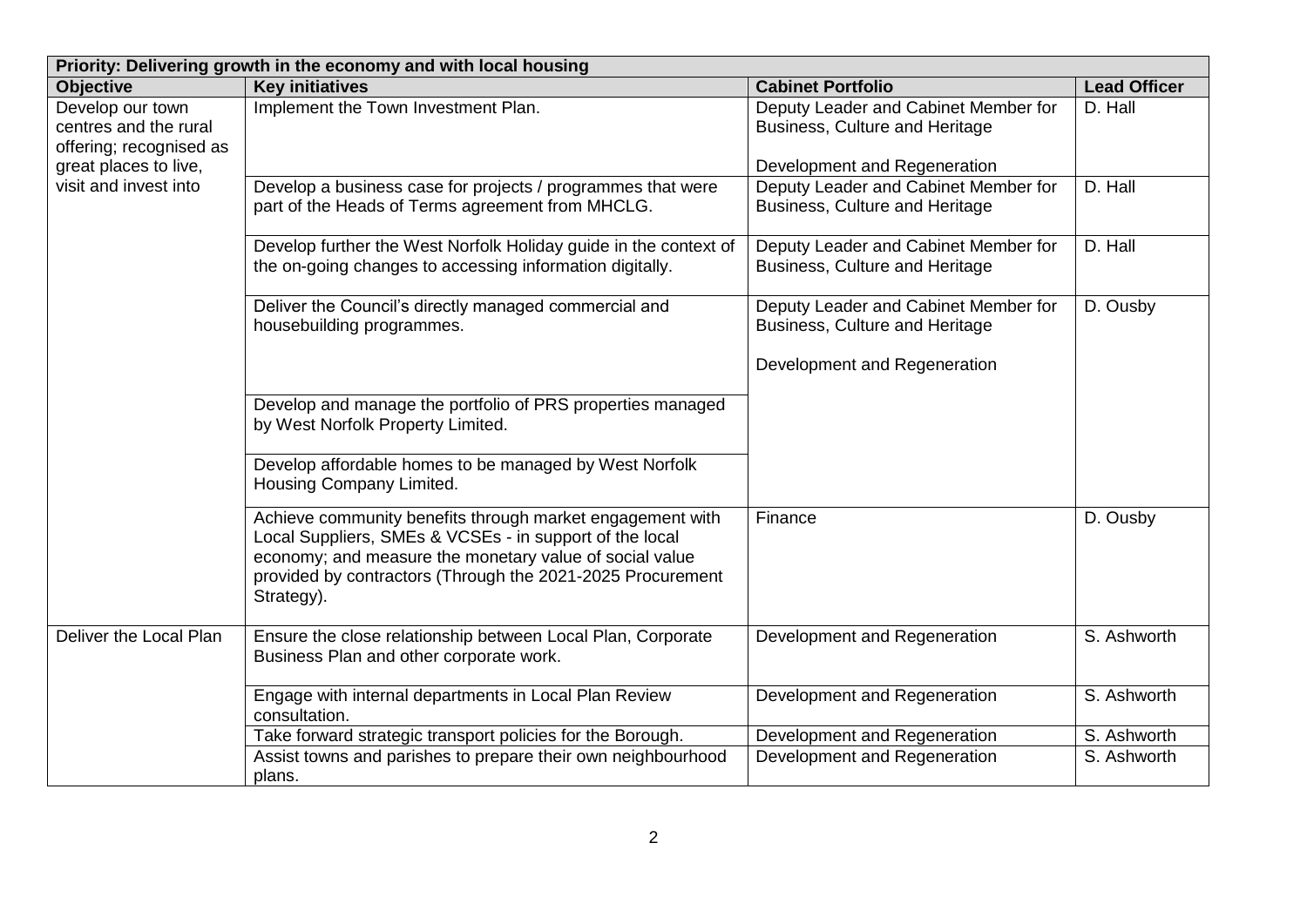| Priority: Protecting and enhancing the environment including tackling climate change |                                                                                   |                          |                     |
|--------------------------------------------------------------------------------------|-----------------------------------------------------------------------------------|--------------------------|---------------------|
| <b>Objective</b>                                                                     | <b>Key initiatives</b>                                                            | <b>Cabinet Portfolio</b> | <b>Lead Officer</b> |
| Deliver on our                                                                       | Declare a Climate Emergency.                                                      | Environment              | S. Ashworth         |
| commitment to be                                                                     |                                                                                   |                          |                     |
| carbon neutral by 2035                                                               | Adopt the Climate Change Strategy and Action Plan.                                | Environment              | S. Ashworth         |
| by implementing the                                                                  |                                                                                   |                          |                     |
| council's carbon                                                                     | Increase the number of trees in the district.                                     | Environment              | S. Ashworth         |
| reduction strategy and                                                               |                                                                                   |                          |                     |
| encourage our                                                                        | Increase walking, cycling and sustainable transport.                              | Environment              | S. Ashworth         |
| partners, communities                                                                |                                                                                   |                          |                     |
| and local businesses to                                                              | Work in partnership with the Chamber of Commerce to co-ordinate Expo22.           | Environment              | S. Ashworth         |
| reduce their                                                                         |                                                                                   |                          |                     |
| environmental impact                                                                 | Continue to provide an active role within the Norfolk Climate Change Partnership. | Environment              | S. Ashworth         |
|                                                                                      |                                                                                   |                          |                     |
|                                                                                      | Implement a communications programme to promote the council's activities to       | Environment              | S. Ashworth         |
|                                                                                      | address climate change and encourage mitigation and adaptation by residents and   |                          | B. Box              |
|                                                                                      | businesses.                                                                       |                          |                     |
|                                                                                      | Show leadership by assessing the environmental impact of council procurement      | Finance                  | D. Ousby            |
|                                                                                      | (Through the 2021-2025 Procurement Strategy).                                     |                          |                     |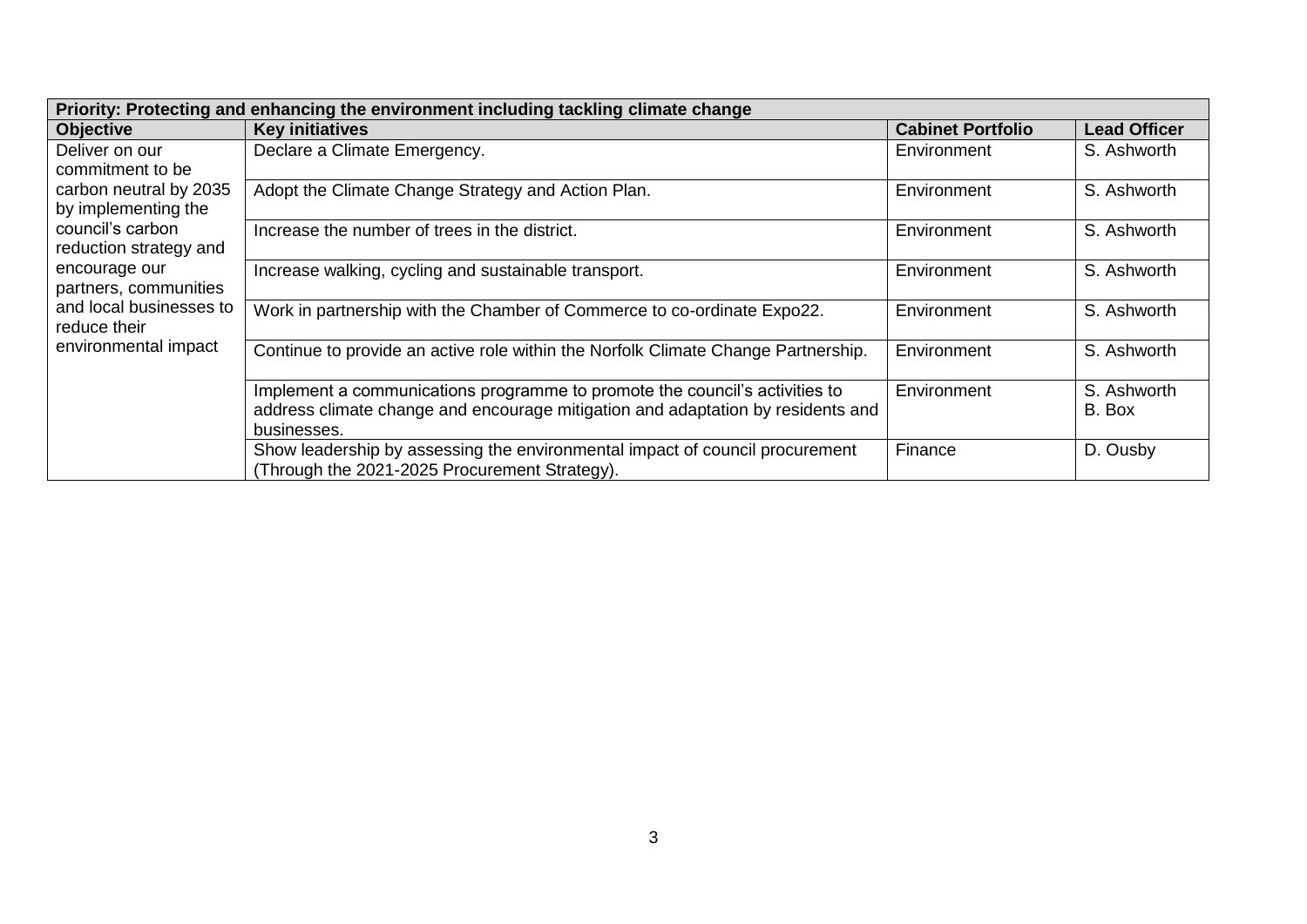| Priority: Improving social mobility and inclusion |                                                                                                                                                                                                                                                                                                                                                                                                                                     |                          |                             |
|---------------------------------------------------|-------------------------------------------------------------------------------------------------------------------------------------------------------------------------------------------------------------------------------------------------------------------------------------------------------------------------------------------------------------------------------------------------------------------------------------|--------------------------|-----------------------------|
| <b>Objective</b>                                  | <b>Key initiatives</b>                                                                                                                                                                                                                                                                                                                                                                                                              | <b>Cabinet Portfolio</b> | <b>Lead Officer</b>         |
| Assist our residents to                           | Review the Homelessness and Rough Sleepers Strategy following the                                                                                                                                                                                                                                                                                                                                                                   | People and               | J. Greenhalgh               |
| maximise their                                    | implementation of 'Everyone In' initiative and the introduction of a number of new                                                                                                                                                                                                                                                                                                                                                  | Communities              | D. Hall                     |
| opportunities by                                  | accommodation and support services funded by central government through the                                                                                                                                                                                                                                                                                                                                                         |                          |                             |
| accessing the support                             | Next Steps Accommodation Programme and the Rough sleeper Initiative.                                                                                                                                                                                                                                                                                                                                                                |                          |                             |
| and services they are                             | Support the production of and publish key strategic documents in conjunction with                                                                                                                                                                                                                                                                                                                                                   | People and               | J. Greenhalgh               |
| entitled to                                       | Norfolk County Council that identify needs, gaps in services and strategies to                                                                                                                                                                                                                                                                                                                                                      | Communities              | D. Hall                     |
|                                                   | address them. Strategic work is underway with Norfolk County Council in the                                                                                                                                                                                                                                                                                                                                                         |                          |                             |
|                                                   | following areas;                                                                                                                                                                                                                                                                                                                                                                                                                    |                          |                             |
|                                                   | • Older Persons Housing Needs assessment                                                                                                                                                                                                                                                                                                                                                                                            |                          |                             |
|                                                   | Norfolk Homelessness Prevention Strategy 2021-2025<br>$\bullet$                                                                                                                                                                                                                                                                                                                                                                     |                          |                             |
|                                                   | Support In Safe Accommodation Strategy for Norfolk 2021-2024<br>$\bullet$                                                                                                                                                                                                                                                                                                                                                           |                          |                             |
|                                                   | Norfolk Domestic Abuse Support & Accommodation Needs Assessment 2021<br>$\bullet$                                                                                                                                                                                                                                                                                                                                                   |                          |                             |
|                                                   | Supported Living Position Statement June 2021<br>$\bullet$                                                                                                                                                                                                                                                                                                                                                                          |                          |                             |
|                                                   |                                                                                                                                                                                                                                                                                                                                                                                                                                     |                          |                             |
|                                                   | Deliver a Council Tax Support scheme for working age people in the borough that                                                                                                                                                                                                                                                                                                                                                     | People and               | M. Drewery                  |
|                                                   | supports those most in need.                                                                                                                                                                                                                                                                                                                                                                                                        | Communities              |                             |
|                                                   |                                                                                                                                                                                                                                                                                                                                                                                                                                     |                          |                             |
|                                                   | Improve the digital offer for our residents and service users and consider ways of                                                                                                                                                                                                                                                                                                                                                  | People and               | B. Box                      |
|                                                   | addressing digital exclusion.                                                                                                                                                                                                                                                                                                                                                                                                       | Communities              | M. Drewery                  |
|                                                   |                                                                                                                                                                                                                                                                                                                                                                                                                                     |                          |                             |
|                                                   | To help tackle loneliness and social isolation in adults of all ages.                                                                                                                                                                                                                                                                                                                                                               | People and               | J. Greenhalgh               |
|                                                   |                                                                                                                                                                                                                                                                                                                                                                                                                                     | Communities              |                             |
| <b>Ensure the Council</b>                         | Support the development of skills intervention projects including the College of                                                                                                                                                                                                                                                                                                                                                    | People and               | B. Box                      |
| participates in a range                           | West Anglia (CWA) School of Nursing, and the Town's Fund - King's Lynn Youth                                                                                                                                                                                                                                                                                                                                                        | Communities              | D. Hall                     |
| of initiatives which                              | and Retraining Pledge.                                                                                                                                                                                                                                                                                                                                                                                                              |                          |                             |
| support the                                       | Explore ways of delivering an employment support initiative (possibly through                                                                                                                                                                                                                                                                                                                                                       | People and               | D. Hall                     |
| development of skills in                          | Towns Deal) that could align with the emerging Youth Pledge.                                                                                                                                                                                                                                                                                                                                                                        | Communities              |                             |
| and pathways to work                              | Continue to ensure opportunities for the provision of apprenticeships are                                                                                                                                                                                                                                                                                                                                                           | Leader                   | B. Box                      |
|                                                   |                                                                                                                                                                                                                                                                                                                                                                                                                                     |                          |                             |
|                                                   |                                                                                                                                                                                                                                                                                                                                                                                                                                     |                          |                             |
|                                                   |                                                                                                                                                                                                                                                                                                                                                                                                                                     |                          |                             |
|                                                   |                                                                                                                                                                                                                                                                                                                                                                                                                                     |                          |                             |
|                                                   |                                                                                                                                                                                                                                                                                                                                                                                                                                     |                          |                             |
| for local people.                                 | maximised, both by the Council as an employer and by supporting local<br>businesses to maximise use of apprenticeship schemes.<br>Review and re-prioritise/re-focus the Council's improving educational attainment<br>programme in line with identified needs in relation to skills in West Norfolk.<br>Assist educational agencies / establishments deliver work experience<br>opportunities; enhance links with COWA and schools. | Leader<br>Leader         | D. Hall<br>B. Box<br>B. Box |